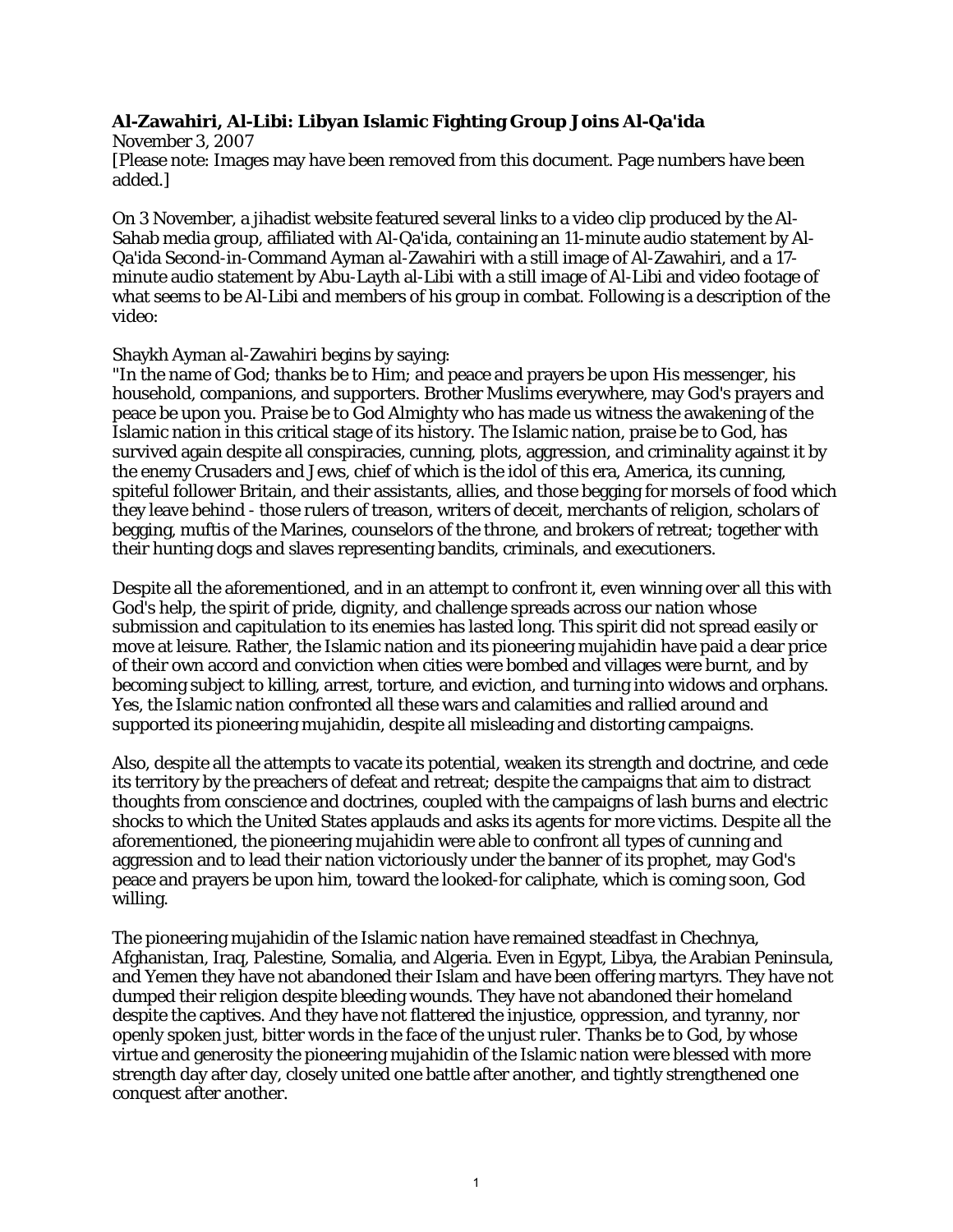Today, with God's blessing and grace, the Islamic nation is witnessing a blessed, kind, and benevolent step taken by the pioneering mujahidin on the path of its unity in God's obedience and bidding for His victory and support. A group of men who initiated jihad, took the path of struggle, hoisted the flags of the call for Islam and jihad, and took the lead in patience and steadfastness of the elite Libyan Islamic Fighting Group, has announced joining Al-Qa'ida of Jihad in order to continue the march of their brothers who sacrificed their souls in battlefields and spent their lives in prison of their own accord to satisfy their God.

My Islamic nation, my mujahidin brothers, dear captives, my bereaved and widowed sisters and mothers, and my orphan sons, you should all know that this blessed ste p has been taken with the aim of gaining God's pleasure. It is also an attempt to help you to stop the aggression against you, and take your revenge on the wolves who for a long time have spilled your blood and violated your dignity and sanctity.

Dear brothers, his eminence, the mujahid scholar Abu-al-Munzir al-Sa'idi; the amir of mujahidin, the patient and steadfast Abu-Abdallah al-Sadiq; and the rest of the captives of the fighting Islamic group in Libya, here is good news for you: your brothers are continuing your march after you, following in your footsteps, holding the flag that you hoisted, and escalating their confrontation with the enemies of Islam: (Libyan leader) Al-Qadhafi and his masters the Crusaders of Washington. Be patient and steadfast, do not feel sad, and be strong with your faith against the affliction of captivity and the cunningness of US slaves, who are trying to repeat the experiment of Mubarak's executioners through unsuccessful and scandalous retreat and concessions in Libya. Tell Al-Qadhafi's dogs, agents of the world Crusade, that here are our brothers who have confronted your futile cunning by stabbing you and your masters in the chest.

While I remember you, the grandchildren of Umar al-Mukhtar (well-known Libyan resistance man against the Italians), may God have mercy on him, and while I remember your brothers the lions of jihad in Libya, I would like to recite the verse of Jubran (well-known Lebanese poet) eulogizing Umar al-Mukhtar, may God have mercy on him, saying: 'While the sword was brandished to take your life, you sacrificed your soul like a freeman facing injustice. Out of His wisdom, God has chosen you to meet what you had met with such feelings of injustice...your bones are broken without achieving your objective, but you will never feel sad because determination resists breaking.'

Our Islamic nation in the land of steadfastness and jihad, here are your pious sons gathering under the banner of Islam and jihad to fight America, France, Spain, and their sons. O nation of the land of steadfastness and jihad, stand by your sons so that we can conquer our enemies -- Al-Qadhafi, Zine El Abidine, Bouteflika, and careless Muhammad (VI, Moroccan king) -- and purge our lands of their slaves. Our Islamic nation, you might have realized that Islam is your strong fortress, your pride on earth, and your prize after life. The secular pan-Arabs like Al-Qadhafi and Mahmud Abbas have sold you out and turned you in to America and Israel. Therefore, I call on those secular people and pan-Arabs who still have little conscience and honor to rush to repent to God and adhere to the doctrine of monotheism, especially after it ha s become clear to everyone that those who used to say that they were ready to deal with the devil in order to liberate Palestine had sold out Palestine and became slaves to Satan.

I call on those secular people and pan-Arabs who still have some life in their hearts and some pride to join the march of jihad and martyrdom before it is too late; to part with what has passed of their life far away from Islam; and to realize that any struggle that is far away from the doctrine of monotheism will lead them to be blackmailed and killed by the enemies of the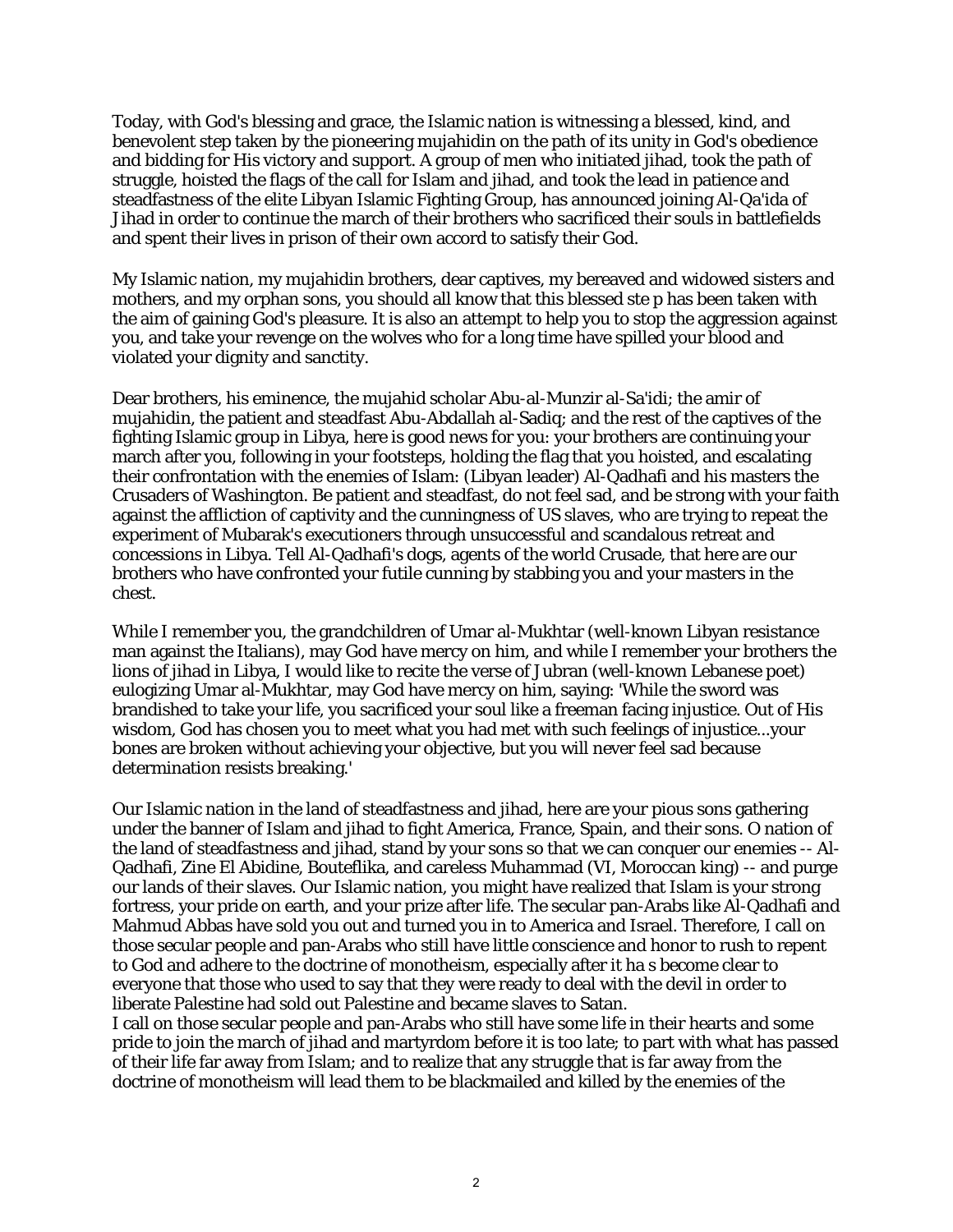nation, like Arafat, work for them as informers, like Mahmud Abbas, or turn in their weapons and equipment, like Al-Qadhafi. Pride is for God, his messenger, and believers.

I call on the Fatah members and Al-Aqsa Brigades who still have some life in their hearts and some pride to confront their leadership that turned their organization into a branch of the CIA and a section of Mosad. I call on them to liberate themselves from partisan slavery, to trust their God -- the Creator and Provider with the means of subsistence -- to return to their religion, and to join their mujahidin brothers in Palestine and the rest of the Islamic countries. The battle in Palestine has never been other than part of one jihadist battle by one Islamic nation against one Crusader-Zionist enemy. Fight against all polytheists as they are fighting against you, and know well that God is on the side of those who fear him.

Finally, I will leave you with the companion of my course, lion Shaykh Abu-Layth (al-Libi). My last prayer is to thank God almighty, may His prayer be upon Prophet Muhammad, his household, and companions."

## Shaykh Abu-Layth al-Libi begins by saying:

"Thanks be to God, and prayers and peace be upon the best of mankind. Nothing is easy except what He makes so, and if He wishes, He can make difficult things easy. May God ease matters for us and accept the remnants of our bodies, blood, and toil as an offering of the competence of the Caliphate, and make our deeds worthy of meeting Him on doomsday. Amen. Forty years after the tyrant Al-Qadhafi's domination of Muslims in Libya, and after afflicting them with calamities; dividing them into groups in order to bully each one separately; slaughtering their sons and embarrassing their women; and forcing them to frequently taste bitterness through torture, killing, eviction, and impoverishment on the pretext of antagonizing the Jews on one occasion or confronting America and the West on another. Under these circumstances, Muslims have been paying a dear price for causes to which they could not find explanations or of which they could not find significance -- other than stupid, frivolous play, reckless behavior, unbalanced character, and being dragged behind Pharaoh's mentality, which consecrates the viewpoint of the ruler -- a mentality that took hold of Libya's tyrant. After this long journey of hardship, misery, strangling, and suppression, Libya's tyrant is leading the country and people toward a swamp that stinks more than his previous ones. A swamp within which he embedded a Muslim country and people for a period of 40 years. Libya's tyrant is suddenly discovering after these long years that America, the defender of the cross, is not an enemy that should be told 'we are waiting for you and so are the fish,' and is not an enemy who should be threatened with fiery speeches and revolutionary chants until our voices are lost, but is in fact a close friend and trusty ally. He joined the line of the White House worshippers to kneel in submission and humiliation to the extent that he has become a model for humiliating submissiveness. Countries are being asked to follow in his footsteps for turning in all his installations equipment.

Libya's tyrant is paving the way for the flags of the protectors of the cross to flutter in the skies of Tripoli and is opening his airports to warmly receive their politicians after they became his masters. Thus, Libya has turned into a new crusader base in the Islamic Maghreb, from which the bitter Christians can reach out and crush any jihadist renaissance that rises in the face of the regimes of collaboration and its masters. Thus, he announces his full stand and blatant support to these criminals in their war against Muslims in all parts of the world. Unjust people follow each other, and God is the lord of those who fear Him.

Libya's tyrant makes a cheap commodity out of the blood of the sons of his afflicted people in order to gain the satisfaction of the infidel western Crusaders and to patch his collapsing rule.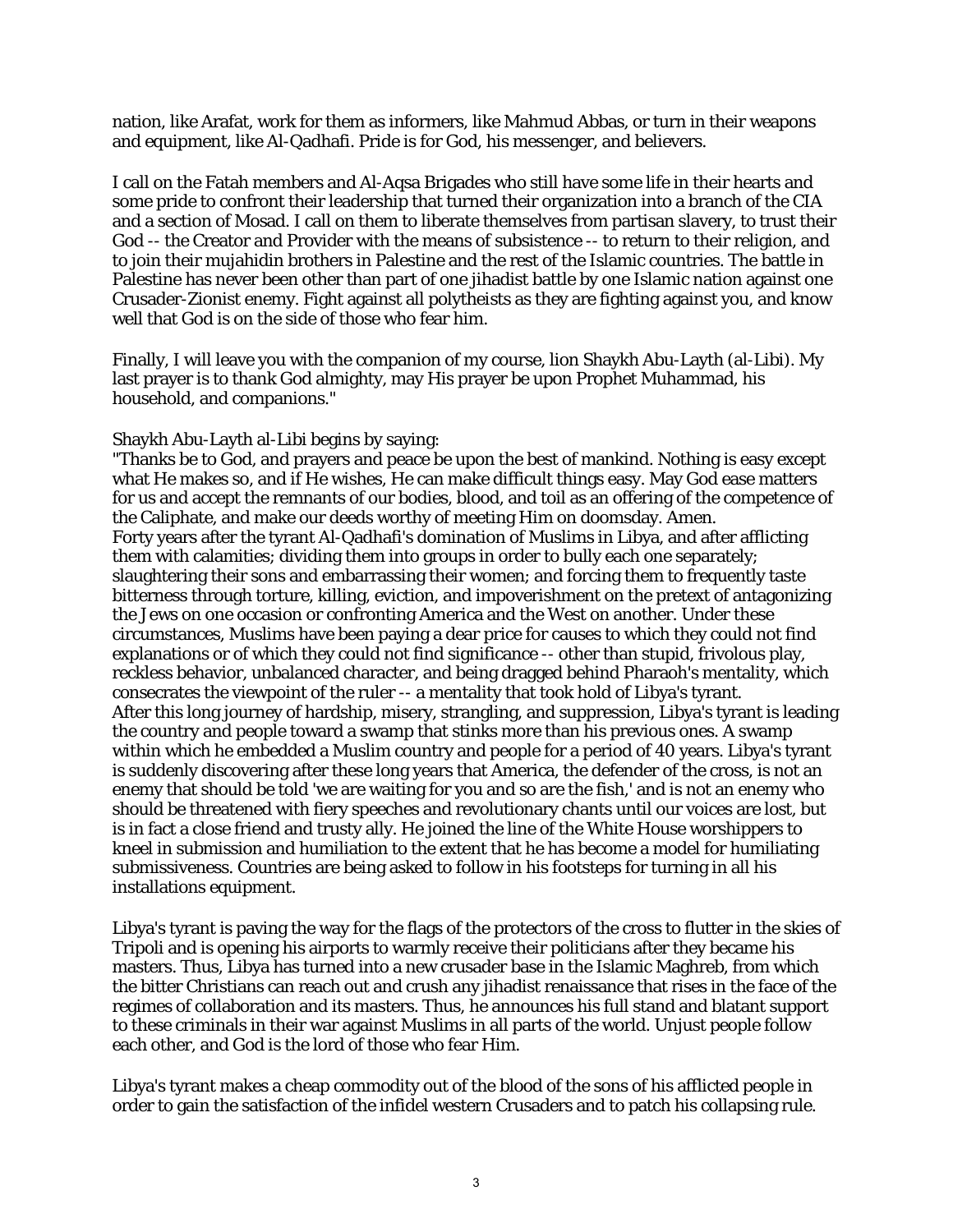This took place when the world witnessed the deal of the AIDS-stricken children that were subjected to the Crusaders' hatred, who killed them with cold blood and in an ugly manner. 'If they were to get the better of you, they would behave toward you as enemies, and stretch forth their hands and their tongues against you for evil: and they desire that ye should reject the Truth.' (Koranic versa, Al-Mumtahinah, 60:2)

Despite all of this and after the charges were confirmed several times against the butchers, the Bulgarian slaughterers and those accompanying them left the country as victorious heroes to please the West, win their approval, and be subservient to them. I f the Al-Qadhafi rule continues to exist and the West is satisfied, all Muslims should be transcendent. 'In a Believer they respect not the ties either of kinship or of covenant! It is they who have transgressed all bounds.' (Koranic verse, At-Tauba, 9:10)

It is with the grace of God that we fully understand Libya's importance to the West geographically, politically, economically, militarily, and in terms of security, and it was for this that the West, led by America, could not afford not to capitalize on this important spot in the crusader war it is waging on Islam and Muslims in the East and West. It was out of this importance that the West senses that they rushed to Libya and resolved, willingly or unwillingly, all their problems with the apostate regime in Libya, so that this regime may take its place among the regimes of collaboration and play its fitting role in championing the new crusader attack on the Islamic world. The Al-Qadhafi regime prepared itself to become a loyal soldier and faithful supporter of its crusader masters. Al-Qadhafi opened his doors to the Crusaders and changed his policies in order to please them, forgetting all enmities in order to bolster them.

Thus, Libya has become a secure den of the CIA, and its oil -- of which its people were deprived - - has started to flow to meet the needs of the armies of the cross in various arenas. The Libyan cities have become sites of attraction for the leaders of infidelity, who are harboring designs against Islam and Muslims day and night. It is with the grace of God that we were hoisting the banner of jihad against this apostate regime under the leadership of the Libyan Islamic Fighting Group, which sacrificed the elite of its sons and commanders in combating this regime whose blood was spilled on the mountains of Darnah, the streets of Benghazi, the outskirts of Tripoli, the desert of Sabha, and the sands of the beach. The Group's leader lions are still imprisoned behind the bars of apostate criminals, rejecting deals and concessions. We ask God to bless them and us with steadfastness until death.

Continuing on this path, which our leaders and amirs have initiated; proceeding on the course of sacrifice and patience which opened the door for us; and adhering to the Group's method, whose features have become clear and whose basics are based on the Holy Koran and the teachings of the Prophet, may God's prayers and peace be upon him, as well as through understanding the method of the good ancestors and their imam followers in the past and present... for all the above we recite what the Prophet's companions said during the Al-Khandaq battle when they said that they were those who pledged to Muhammad to carry out jihad as long as they lived.

The imminent battle between the people of right and the people of falsehood will certainly take place, and the people of right should carry their weapons and ask for God's help to confront the enemies of God and His messenger, the apostates and their Jewish, Christian, and atheist supporters. They should enrich their minds with useful knowledge and good work. Based on all that, and from our religious duty to close ranks and agree, we announce that we have joined Al-Qa'ida of Jihad so that we may, with the grace and support of God, be faithful soldiers, gentle to Muslims but fierce against apostates. We shall raise the banner of monotheism and jihad that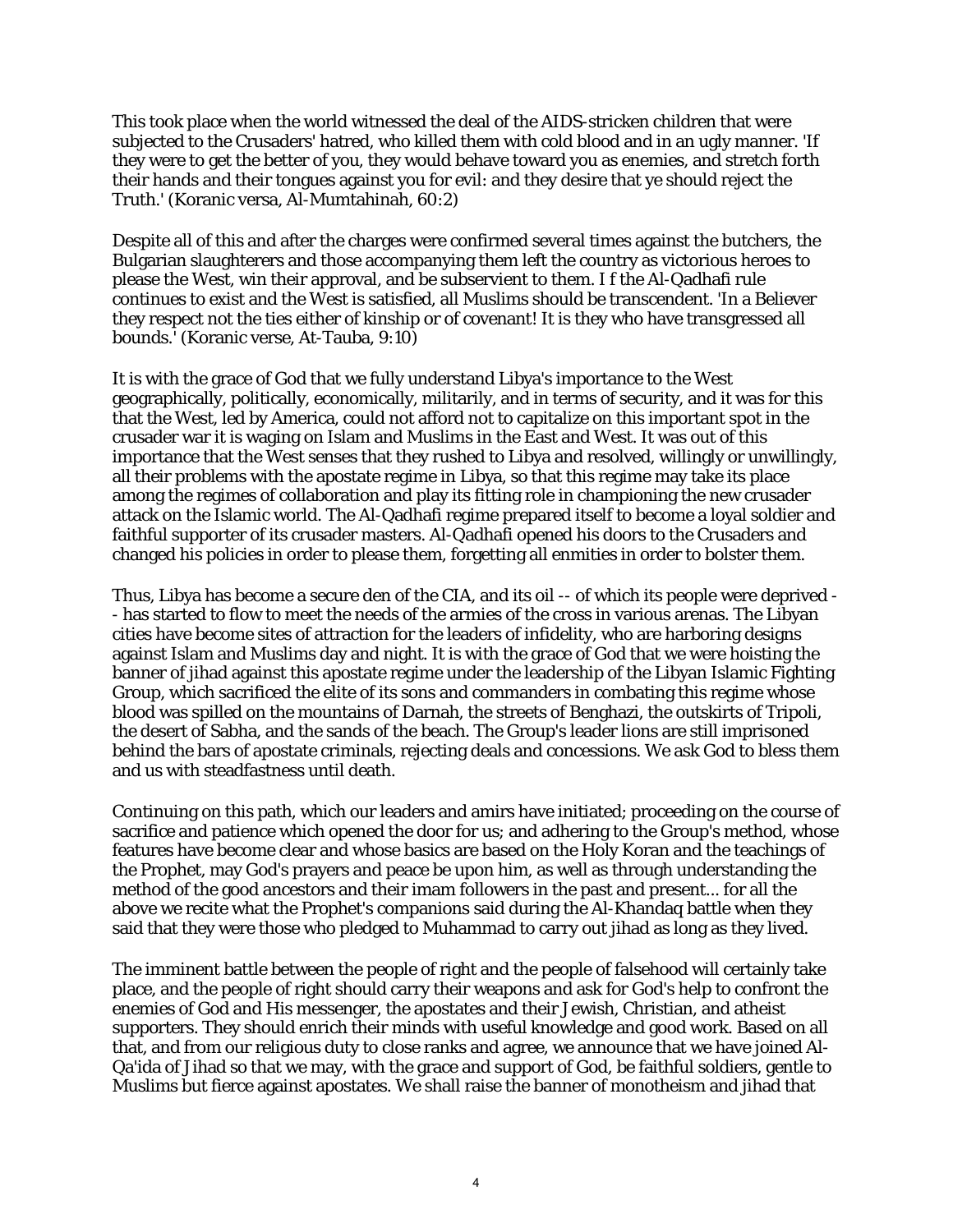was raised by our leaders and amirs, led by the sword of Islam, Shaykh Usama Bin Ladin, may God watch over him, and may I redeem him with my life.

We shall raise it anew over Libya side by side with our brothers of the Al-Qa'ida Organization in the Lands of the Islamic Maghreb, who took precedence in this virtuous action, and urged procession on this righteous path. By doing so, they have gained high ranks and manifested the blessing of unity, as a result of which the agents of France experienced the taste of death and their struggle was refreshed with the spilling of their chaste blood. Following these sacrifices, world conspiracies began against them and the armies of infidelity started to encircle them after they had made the lives of apostates uneasy. The hero men of this organization attacked these armies in places in which they never thought. 'That is the grace of Allah, which He will bestow on whom He pleaseth. And Allah encompasseth all, and He knoweth all things.' (Koranic verse, Al-Ma'idah 5:54)

All infidel nations should know that the Islamic nation is proceeding on the path of competency with firm strides, well-entrenched belief, harmonized feelings, and consolidated efforts and that we will face the coalition of infidels with the unification of the people of Islam. We will confront the unity of the nations of the crucifix with the unity of the soldiers of monotheism; and we will drive back the alliance of Satan's soldiers with accord among the soldiers of the Merciful. God loves those who fight for His sake in one line like a strongly-built entity. If the Jewish, Christian, and atheist infidels stand behind America, the protector of the cross, in a manner in which they appear united but in reality are not, we urge all mujahidin to come under the banner of jihad that is raised by the Al-Qa'ida Organization, who have been loyal to their religion and expressed zeal about the honor of their nation. For the sake of their doctrine and religion, these mujahidin have sacrificed great men and leaders as prisoners and martyrs. The series of their sacrifices is still ongoing; we hope God will accept them.

May God's enemies die of their anger and keep thinking of black days to come that will disturb their lives and obliterate their plans and schemes, God willing. We will not give up confronting these enemies and we will never become weak. We have experienced the taste of pride and have known the meaning of jihad, which is our life and without which we will not live. It is our path; we have no other. It begins with pride and victory and ends with heaven and ease. We are adhered to it. Let those who prefer life after death to normal life fight for the sake of God. Those who fight for the sake of God and are either killed or win victory will be greatly rewarded at the end.

O Libyan youth, the grandsons of the shaykh of mujahidin Umar al-Mukhtar, the echoes of 'God is great' have returned and the cries of warning are going up loud to wake up those who are sleeping, alert the inattentive, and bring hope into the hearts of despairing and frustrated individuals. Be prepared and get ready for a new round of Islam's battles. Be prepared to engage in battles with the determination of men and the resolution of heroes. Be prepared to descend on the battlefields of jihad to train and launch jihad -- not only against the apostate Al-Qadhafi's regime, but against his keepers and masters the Americans and their brothers, the infidels of the West, who want to turn your territory into a safe haven and a fortified place where they seek refuge and from which they launch their blatant Crusader war against Islam and Muslims. You should be united and consolidate with us to confront them. By God, the owner of Earth and Heaven we will fight them, God willing, until God disgraces them or we die before we accomplish this task. 'Can you expect for us (any fate) other than one of two glorious things -- (Martyrdom or victory)? But we can expect for you either that Allah will send his punishment from Himself, or by our hands. So wait (expectantly); we too will wait with you.' (Koranic verse, At-Tauba, 9:52)